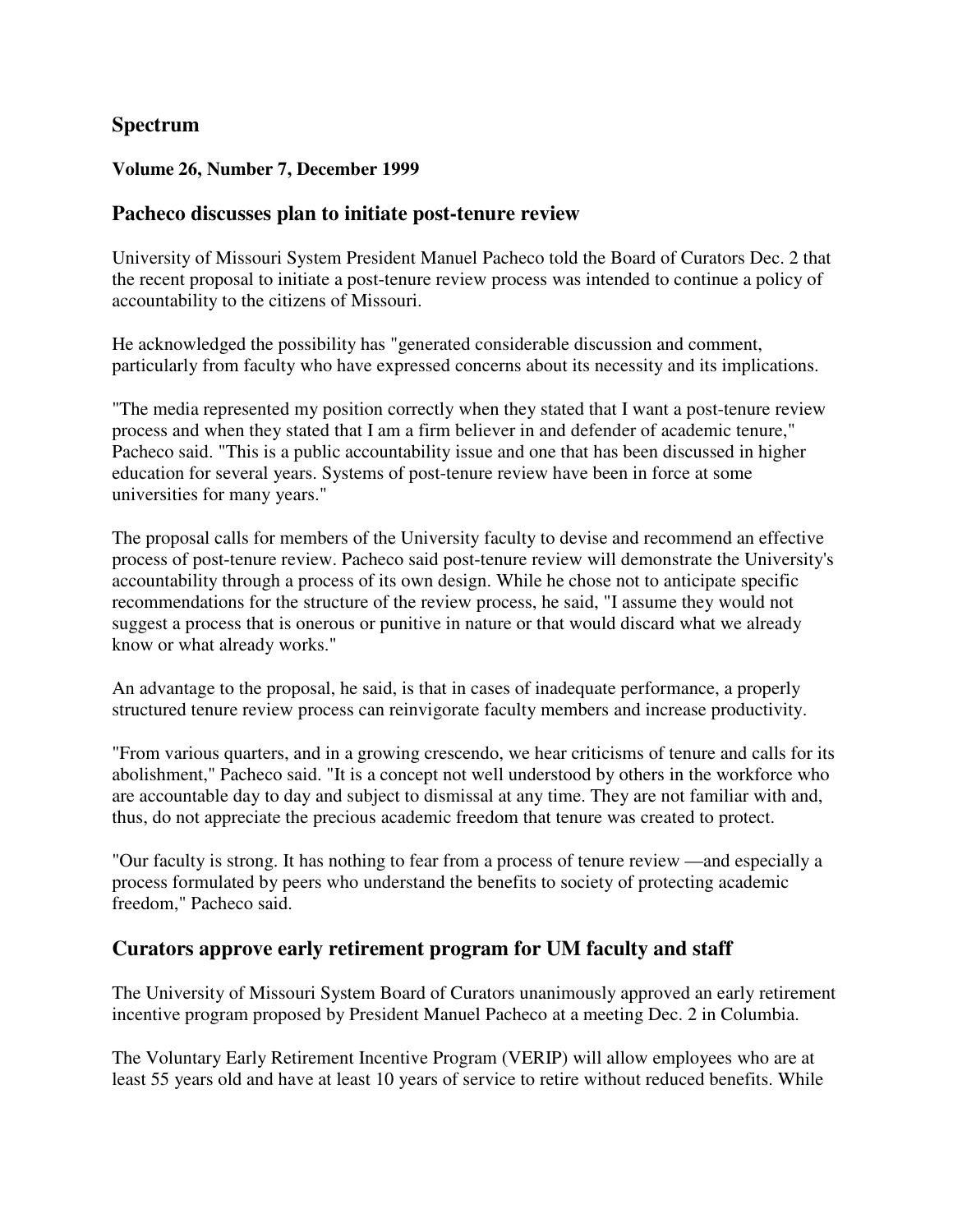the University currently provides early retirement options, most involve accepting a reduction in benefits depending on the employee's age at retirement.

The option is open to staff and faculty members who will be 55 or older and have 10 or more years of service by Sept. 1, 2000. The application deadline is March 1, 2000. Those opting to participate in the program should work out retirement dates with their respective supervisors, but no one opting for early retirement will be employed at his or her current position after Sept. 1.

"While this program will no doubt be beneficial to many eligible employees, the University is offering it in order to advance its strategic goals," Pacheco said. "We anticipate that the program will create opportunities for chancellors to direct resources toward priority areas and to help meet broader salary goals."

Ken Hutchinson, UM's vice president for human resources, said that under VERIP, retirees' postretirement medical and dental insurance costs also would be reduced. The University's current plans require retirees to pay part of the premium based upon age at retirement and number of years of service. The incentive plan would eliminate a retiree's cost of retirement before age 65, or credit three extra years of service, whichever is better for the employee.

Hutchinson said that some rehiring of employees who take early retirement would be allowed, but only under approved guidelines.

"Re-employment of faculty and staff in non-benefit eligible positions will be allowed for transitional purposes where it is in the best interests of the University," he said. "Appointments will be allowed to help with the transition problems caused by early retirement, but those appointments should not exceed 24 months. Also, appointments will be allowed in order to continue research work paid for by outside research dollars, as opposed to general operating funds."

Under no circumstances, he said, could senior administrators — the president, vice presidents, chancellors, or those who report directly to them — enroll in VERIP and be re-hired in their current positions.

Hutchinson said 1,882 faculty and staff out of 16,767 benefit-eligible employees are eligible for the program. Of the 2,368 tenured faculty, 771 are eligible.

When the University last offered an early retirement incentive program, 33 percent of eligible faculty and 48 percent of eligible staff enrolled, for an overall rate of 41.7 percent. He said the University developed financial assumptions for the new VERIP plan based on an acceptance rate of 45 percent.

"We expect the enrollment rate to be about the same as in 1992," Hutchinson said. "However, in presenting the plan to the board, we used a higher figure in order to prepare them for the cost to the retirement fund should the enrollment rate be greater than expected."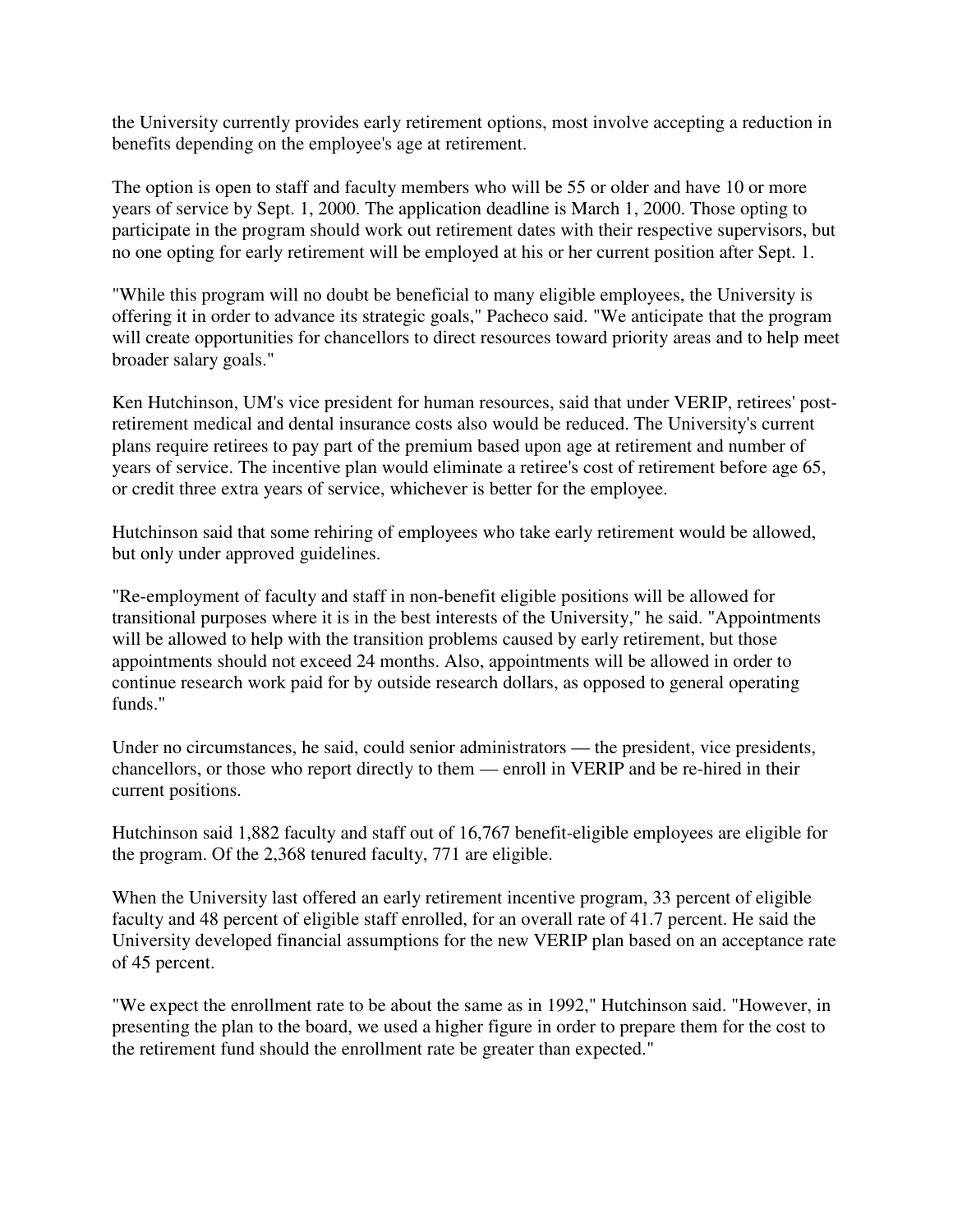Hutchinson said the cost will be low. Even based on a 45 percent acceptance rate, the cost to the University's retirement fund, which has a market value of approximately \$2.1 billion , would be a liability of \$46 million. That would increase the University's annual plan cost — the money the University pays to the retirement fund — by 0.79 percent of payroll.

"The actuarial gain in the retirement trust from this past year will more than offset the cost of the program," Hutchinson said. "Another way to put it is, the University will not need to put any additional money into the retirement trust to cover the one-time cost of this program."

The early retirement incentive program became effective immediately with the board's approval.

## **Gilliland named UMKC chancellor**



Martha Gilliland

Martha Gilliland, provost of Tulane University in New Orleans, was named chancellor Dec. 3 of the University of Missouri-Kansas City by the UM System Board of Curators.

Gilliland, 55, will succeed interim Chancellor Gordon Lamb April 1. She will earn \$175,000. She will receive a deferred compensation package equivalent to 12 percent of her salary per year for five years. She will be required to live in the Chancellor's Residence at UMKC when its rehabilitation is complete. In the meanwhile, she will be required to live in housing provided by the University. She also will be provided with an automobile.

Pacheco recommended Gilliland to the board from a list of three finalists named by a committee of faculty, staff, students, alumni and supporters of UMKC. The Curators were unanimous in their support of Pacheco's recommendation.

"I'm excited about the opportunities and challenges awaiting me at UMKC and pleased to be joining a public university," Gilliland said. "The strong support for this University in Kansas City opens the door for innovative and productive partnerships which, for me, are key to the success of any university in this information technology era. Although I have learned much about the institution during the past few months, I am eager to begin working with all of the University's constituents. I intend to provide a climate that will enable students, faculty, and staff members to perform at their highest levels."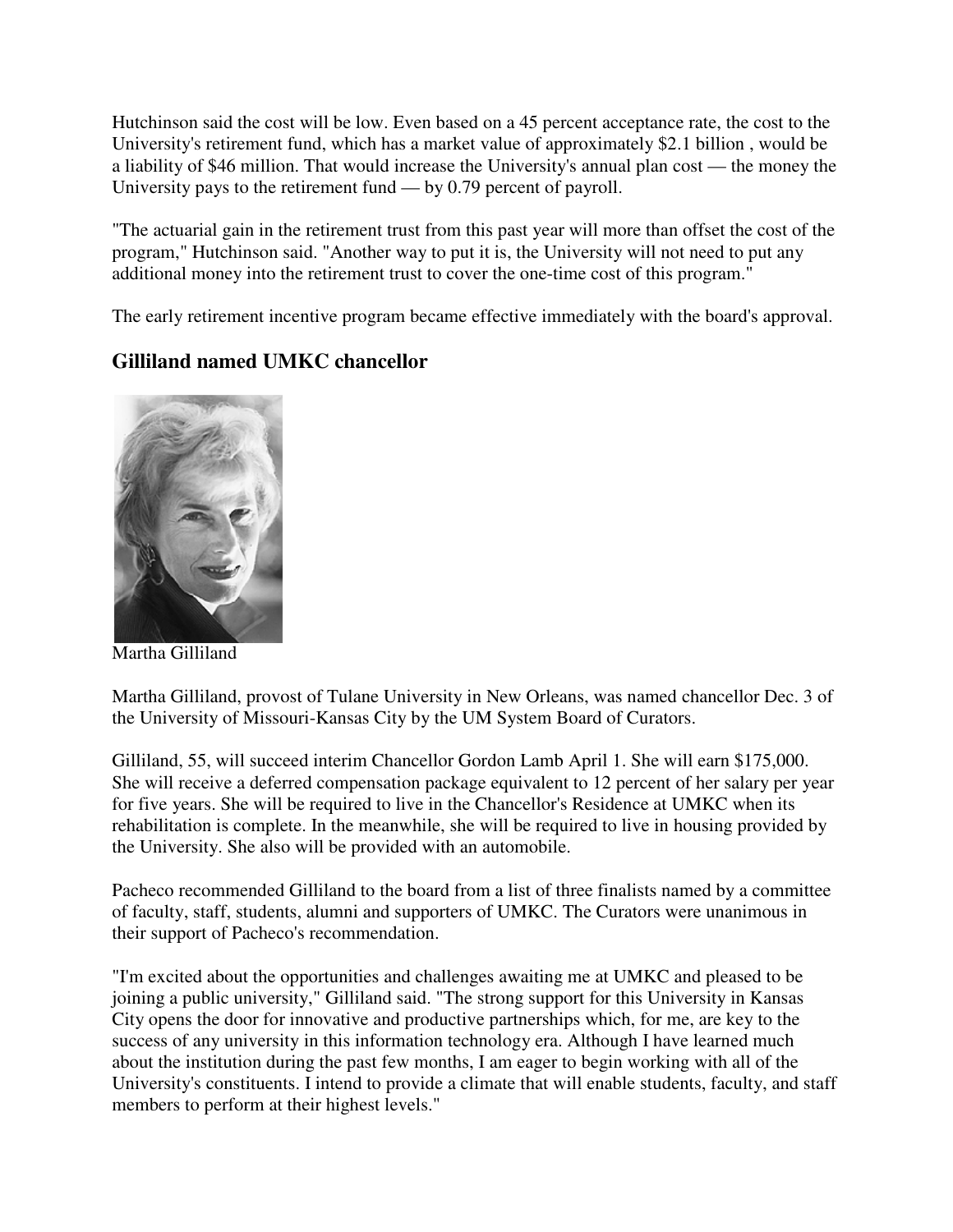As provost at Tulane, Gilliland administers the entire academic program of instruction and research for all schools and colleges, as well as student affairs, libraries, enrollment, and academic centers and institutes. Under her leadership, Tulane developed a new University Technology Plan, launched a faculty development program to support technology-assisted learning, and began a program to enhance the first year experience for Tulane students.

A native of Lancaster, Pa., she earned her bachelor's degree at Catawba College in Salisbury, North Carolina, in 1966, where she studied geology and mathematics. She earned a master's degree in geophysics from Rice University in Houston, Texas, in 1968. She earned a doctoral degree in environmental engineering and systems technology from the University of Florida, Gainesville, in 1973.

Gilliland's research has focused on connections between ground water and surface water, waterquality issues, solid and hazardous waste management, and analysis of energy and waterdevelopment options.

She served as a research fellow in science and public policy at the University of Oklahoma from 1974 to 1977, and also was an assistant professor in civil engineering and environmental sciences at OU from 1975 to 1977. She was named executive director of Energy Policy Studies Inc. in El Paso, Texas in 1977. In 1982, she became an associate professor in civil engineering at the University of Nebraska-Lincoln, and in 1988 she was named director of the school's Center for Infrastructure Research.

She became the University of Arizona's dean of the graduate college and assistant vice president for research in 1990 and held that position until 1993, when she was named vice provost for academic affairs. In 1995, she was promoted to academic vice president for information and human resources, and she also served at Arizona as a professor of hydrology and water resources. She became provost at Tulane in 1997.

"I was aware of Martha Gilliland's exceptional administrative talents at the University of Arizona, where I served as president before coming to Missouri," Pacheco said.

"Her academic record and her administrative work would be very impressive even if one discounted her experience in Tucson. She has excellent research and teaching credentials and today manages a broad array of administrative responsibilities in a major urban university. I have great confidence in her management skills and believe she will bring outstanding leadership to UMKC. "

### **Stephenson new Board president, Steele vice president**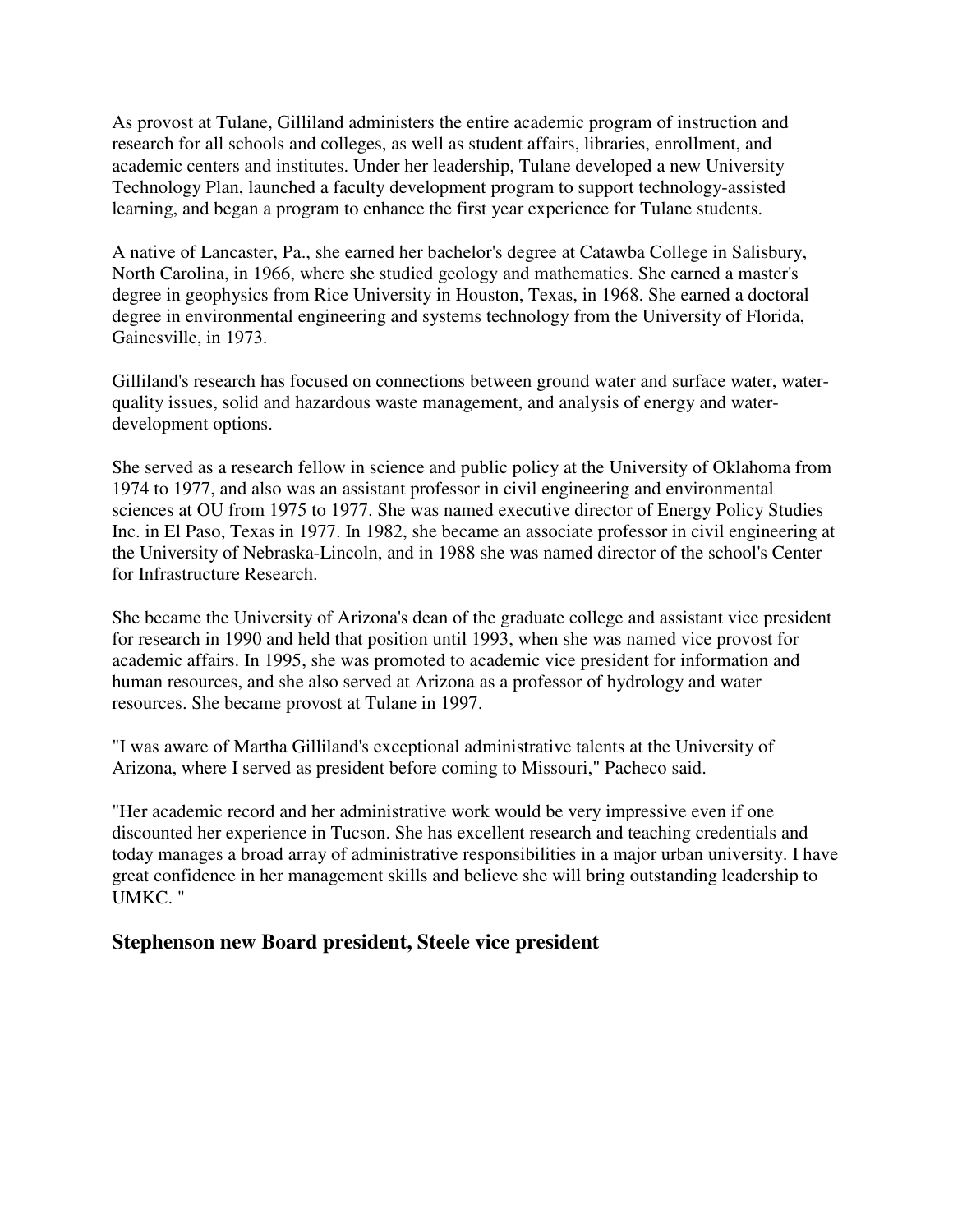

Dr. Hugh E. Stephenson

Dr. Hugh E. Stephenson, Jr., M.D., of Columbia was elected president of the University of Missouri System Board of Curators for the year 2000 at the board's meeting Dec. 3. Paul W. Steele of Chillicothe was elected vice president. Both will assume their offices effective Jan. 1.

Stephenson was appointed to the Board of Curators in 1996 by Gov. Mel Carnahan. He has served as vice president of the Board and chair of its Executive Committee during 1999. He is a member of the Physical Facilities Committee and the Resources and Planning Committee.

A Columbia native, Stephenson graduated from Hickman High School and received two undergraduate degrees from UMC and his M.D. degree from the Washington University School of Medicine. Following his internship in the Army Medical Corps, he took surgical residency training at the University of Chicago, Barnes Hospital in St. Louis and Bellevue Hospital in New York City, where he was chief resident.

He returned to UMC in 1953 with the first full-time appointment in surgery at the UMC medical school. He served as professor and chair of the Department of Surgery and chief of the Division of General Surgery. He spent 12 years as the first elected chief of staff at UM's University Hospital and also served as interim dean of the School of Medicine.

He is recognized for his research in cardiac resuscitation and he wrote the first definititive book on the subject. He was a pioneer in open heart surgery and led the team that performed the first such operation in Missouri. He is the John A. Growdon Distinguished Professor of Surgery Emeritus at UMC.

He served for 35 years in the House of Delegates of the American Medical Association and on the AMA's Council on Medical Education, ultimately serving as its chairman. He is the immediate past president of the Southern Medical Association.

He was the recipient, in 1996, of the Freeman Foundation Quality in Medicine Award presented to him by former Prime Minister Lady Margaret Thatcher.

At the University of Missouri, he has received the Faculty/Alumni Award, the Citation of Merit, and the University Alumni Association Distinguished Faculty Award. He was the University's first Markle Scholar.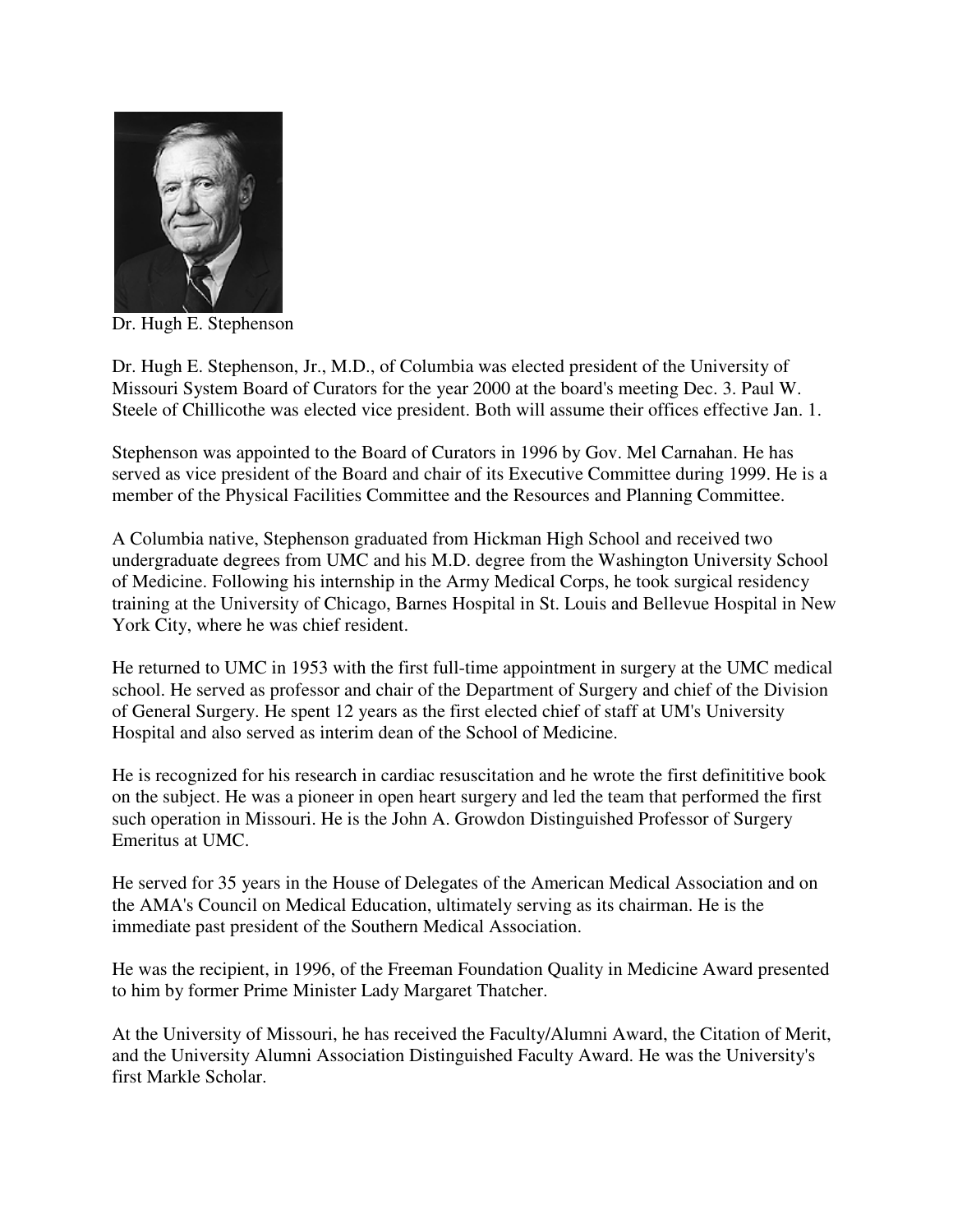The author of several books, his most recent is a 1,100-page history of the UMC School of Medicine. His interest in sports is reflected in another of his books, "The Kicks that Count," the definititive work on the drop kick. He also is the author of medical textbooks, the best known of which is "Cardiac Arrest and Resuscitation."



Paul W. Steele

Paul W. Steele was appointed to the UM System Board of Curators in 1997 by Gov. Carnahan.

He is chair of the Physical Facilities Committee and a member of the Executive Committee and the Finance Committee.

Steele received his bachelor of science degree in business and public administration from the University of Missouri-Columbia in 1962. He was an accountant at Peat, Marwick, Mitchell and Co., and a manager for the Alton Box Board Company. He has operated a grain and livestock farm since 1965.

He has been a member of the Missouri Soybean Merchandising Council's board of directors since 1991. He also served on the Missouri Ag Industries Council board of Directors and the Missouri Commercial Agriclulture Policy Board.

He was a member of the Chillicothe R-II board of Education from 1978-1992 and served on the board of the Missouri School Boards Association. Steele also was a trustee for the Missouri 4-H Foundation. An active supporter of the UM-Columbia and its College of Agriculture, Food and Natural Resources, he is a member of the MU Jefferson Club and was named an honorary member of the Ag Alumni Organization in 1995.

## **Pacheco reports federal funding continues to rise**

UMPresident Manuel Pacheco reported to the Board of Curators Dec. 2 that the federal relations program started two years ago has dramatically increased federal funding to University projects.

He said in the 1998 Federal Fiscal Year — the year before the University began its federal initiative — UM received \$11.5 million in federal funding for individually sponsored projects. Those funds came from two appropriations bills that supported 15 projects, all at the University of Missouri-Columbia.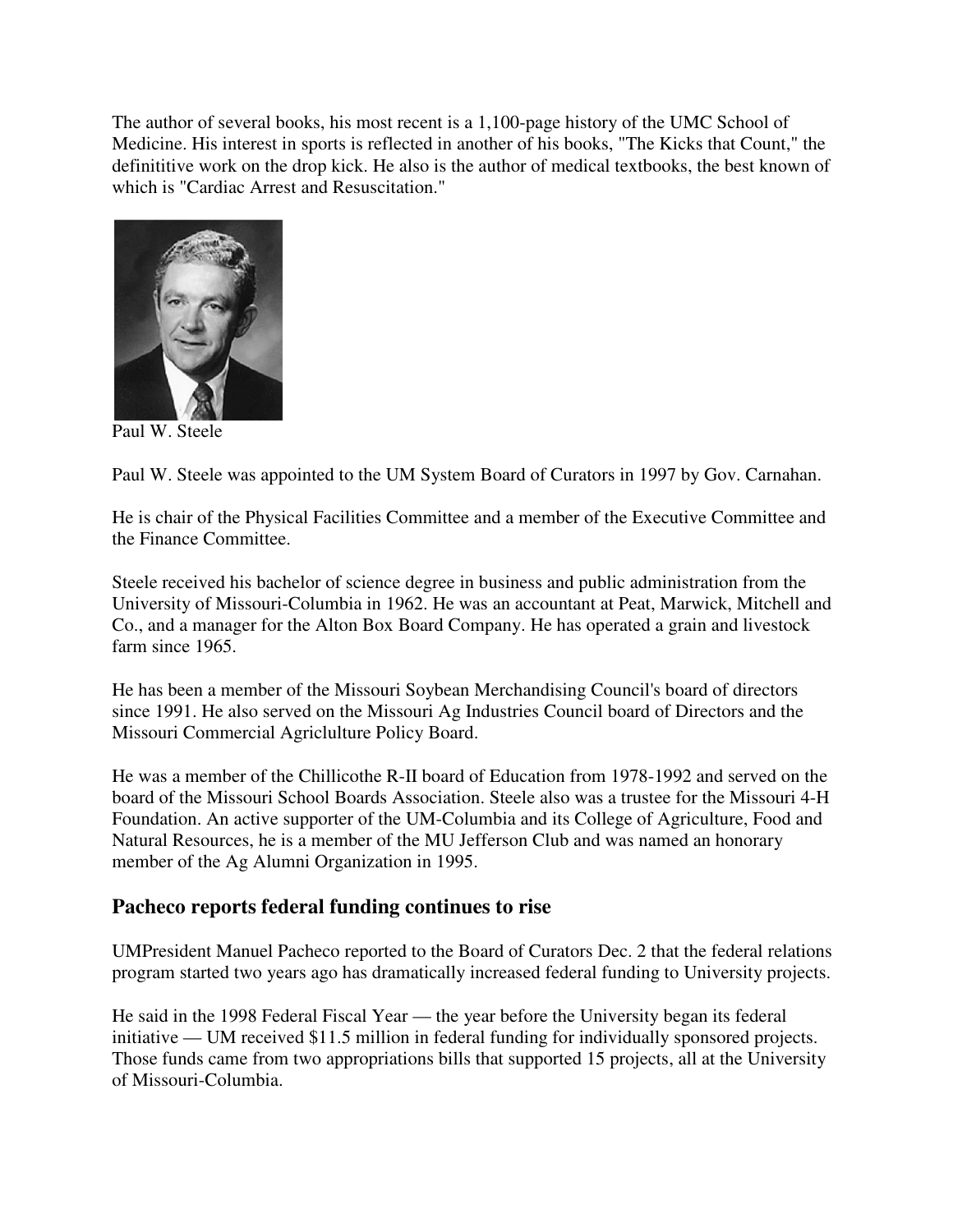"Last year — our first year for our federal relations effort — individually sponsored projects more than doubled to \$28.3 million in support of 27 projects on two of our campuses," Pacheco said.

This year — the 2000 Federal Fiscal Year — funding has risen to \$54.4 million for 38 projects in 10 different colleges, schools, or areas on all four of the University's campuses.

Highlights of the federal support include \$14 million for the Life Sciences Center, \$5 million for the Research Reactor, \$2 million for the Naval Ship Survivability Project at UM-Rolla, \$1.5 million for the Regional Center for Education and Work at UM-St. Louis and \$1 million for the Juvenile Justice Center at UM-Kansas City. (See box.)

Last year, according to the *Chronicle of Higher Education*, the University of Missouri ranked fourth in individually sponsored projects. Pacheco told the curators he expects the ranking to improve one or two spots this year.

"We extend our sincere appreciation to the Missouri delegation for their confidence and support," Pacheco said. "We need to say a special thank you to Senator Kit Bond, who continues to be a champion for critical research and for building the research infrastructure at the University of Missouri."

### **FY2000 Federal Funding Highlights**

- · \$14 million for Life Sciences Center (UMC)
- · \$5 million for MURR (UMC)
- · \$2 million for Naval Ship Survivability (UMR)
- · \$1.5 million for Regional Center for Education and Work (UMSL)
- · \$1 million for Juvenile Justice Center (UMKC)

## **New UM faculty visit St. Louis on annual tour**



Mercantile Library Department Specialist Charles Brown (left), describes the library's research facilities and holdings. New faculty from all four campuses of the University of Missouri System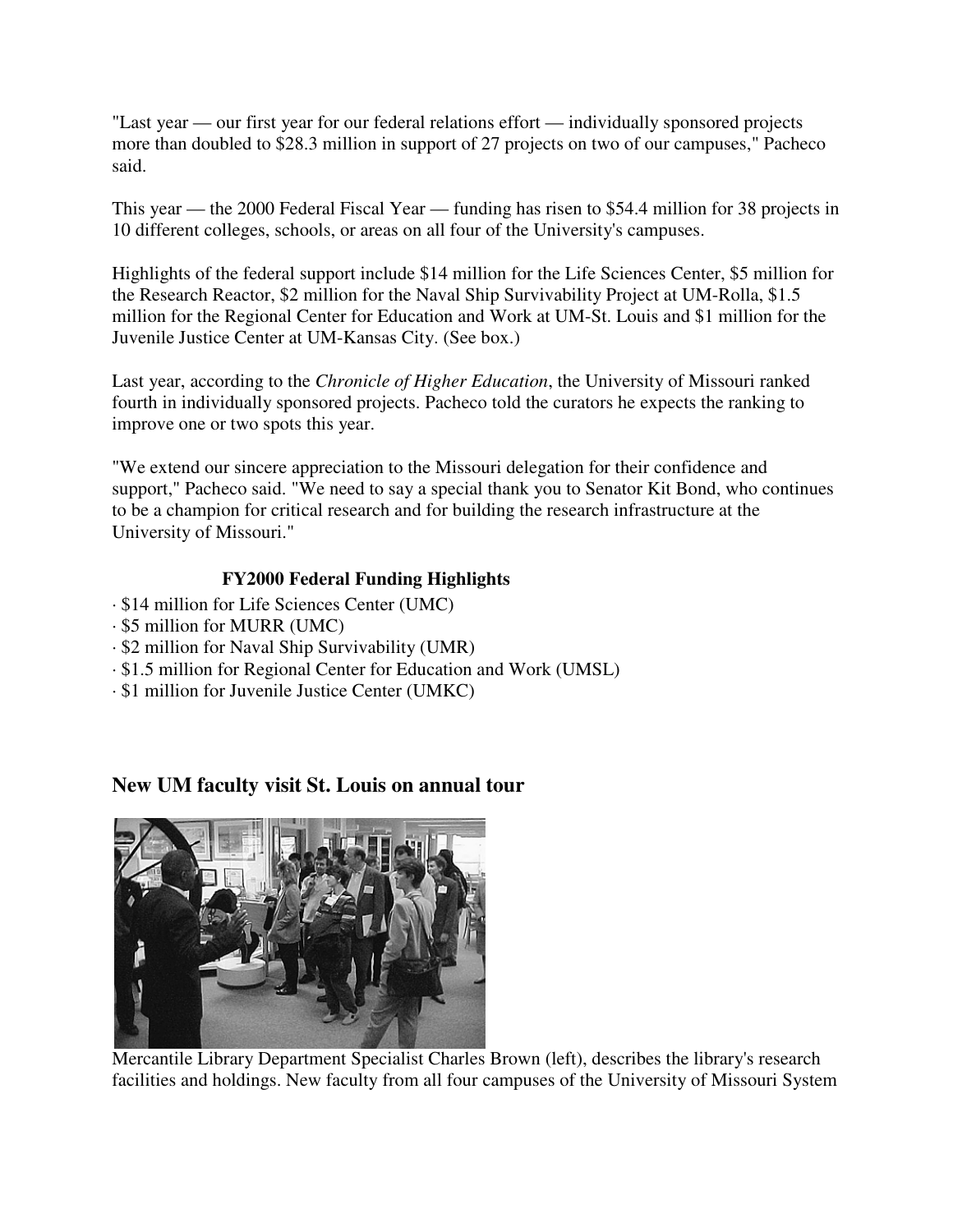and University Outreach and Extension visited the Mercantile Library, located on the UM-St. Louis campus, as part of the Fall New Faculty Tour.

Nearly 40 UM faculty members and administrators from the four campuses and University Outreach and Extension joined UM System President Manuel Pacheco for the Second Annual Fall New Faculty Tour Oct. 22-23.

This year's tour centered on St. Louis, St. Louis County and St. Charles County. Participants visited the Gateway Arch, the Missouri Botanical Garden, the campus of the University of Missouri-St. Louis, and the Missouri Research Park.

The group also visited the St. Louis West End Community Center, where Outreach and Extension provides a variety of programs that benefit urban residents. The faculty also listened to panel presentations on state education issues and research programs and opportunities.

"The tour adds an important state-wide dimension to the orientation of new faculty members," Pacheco told the Board of Curators Dec. 2.

He said the tour was planned to familiarize new faculty members with Missouri, its educational systems and their governance, and the state-wide presence and mission of the University of Missouri System.

### **Combs ends year as president, reviews UM successes**



Paul T. Combs

In his last meeting as 1999 president of the UM Board of Curators, Paul T. Combs highlighted four of what he called the University's more recent and most lasting accomplishments — the new Strategic Plan, mission enhancement, capital improvements and federal funding.

"The most worthy accomplishments result from months and years of hard work and ingenuity that only seem to suddenly come to fruition," he said. "And such accomplishments are lasting only when they are the products of cooperation and teamwork. Thus, this report is intended as a compliment to the Board and to the University and its people."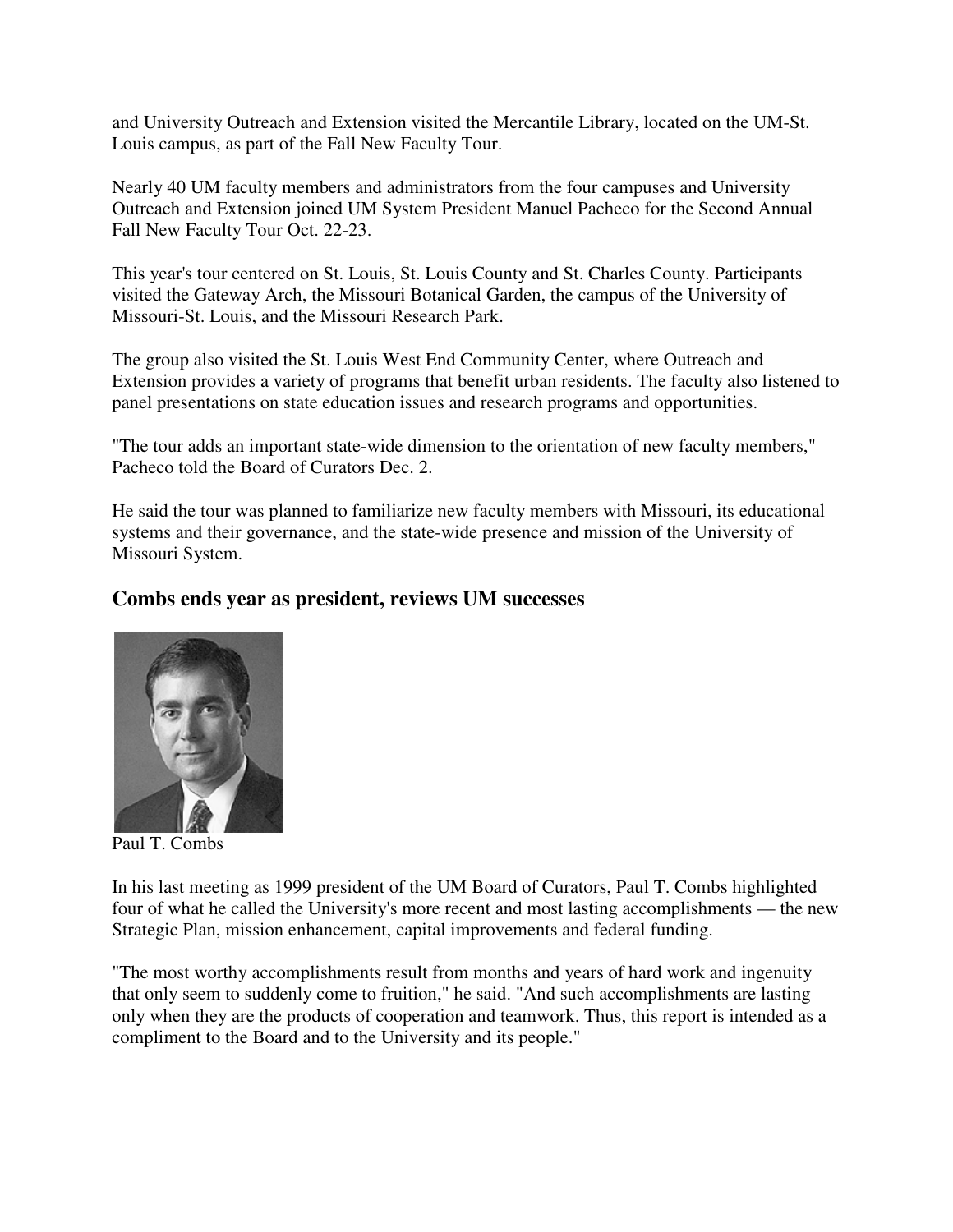He said he considers the best thing done during the past year, for the faculty, staff and students of the University of Missouri, was the approval of the new, comprehensive Strategic Plan, and its complementary Resource Plan, at the September Board meeting.

"The Strategic Plan is the product of painstaking work undertaken during a nearly-two-year period by President Pacheco, the Chancellors and the Vice Presidents," Combs said. "It breaks new ground in system-wide planning and it embraces our Mission Enhancement initiatives as well as the strategic planning efforts underway on the campuses and in Outreach and Extension."

Combs said the Strategic Plan, with its very specific planning assumptions, reflects responsible stewardship by telling the world what this University stands for and how it plans to deliver on its promises whatever may come.

The complementary Resource Plan results from a hard look at the prospects for state funding and other resources. It provides for the protection of the University's foremost priorities and obligations.

"And it keeps the faith with our faculty and staff through requirements that will avoid any repetition of a policy of \$400 across-the-board salary increases," he said.

In the area of Mission Enhancement, Combs said the University received another \$15 million in recurring funds in 1999 for its second year of the four-year cycle. "I am pleased that the University of Missouri is making the most of this rare opportunity to strengthen and expand its most central and most promising programs," he said.

He also said the University of Missouri System had a banner year in capital improvement appropriations in 1999. The University received nearly \$49 million early in the year, funding appropriated in 1998 that had been held up in a court challenge. And, in the 1999 session of the General Assembly, nearly \$26 million more in capital funding was appropriated for the University of Missouri.

"These generous appropriations are changing the landscape of our campuses and our Outreach and Extension services," Combs said. "Few public universities have had such welcome and remarkable support in recent years."

He said the University's federal funding initiative also has been a tremendous success. "The University has established itself as a player to be reckoned with — as a research institution with remarkable strengths and abilities and one that has its act together.

"It has been my honor to serve as President of the Board of Curators during a year of significant accomplishments," Combs said. "I thank my fellow Curators for giving me the opportunity to serve in this office and I thank the faculty, staff, students and administrators of this great University for their support and their accomplishments."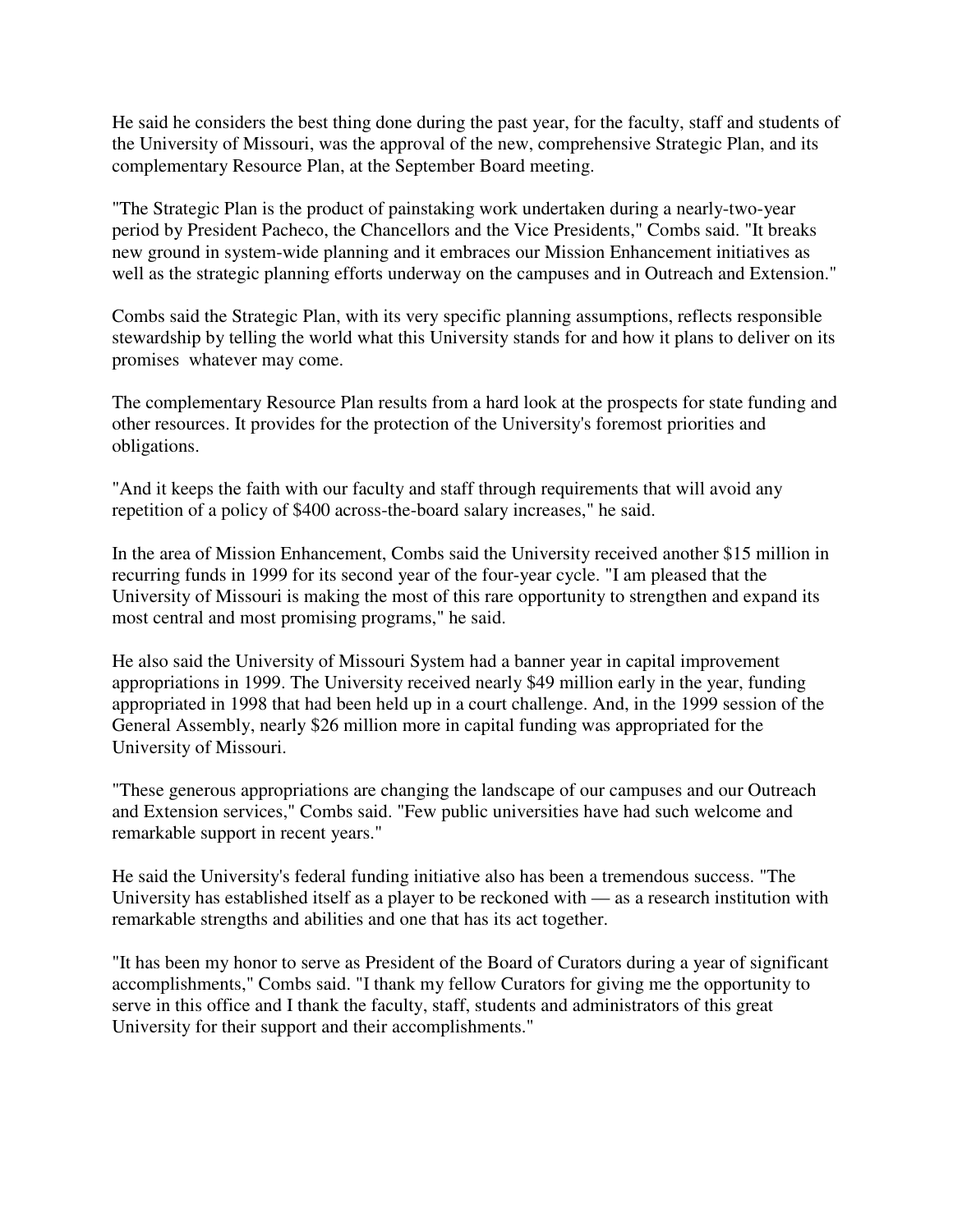## **K-16 Coalition finishes report on mathematics education**

A coalition of leading education policymakers and concerned citizens has concluded that Missouri's students need more and earlier educational opportunities in mathematics instruction. The coalition also concluded that mathematics teachers need more mathematics-oriented professional development.

The Missouri K-16 Coalition, which was created by the state Board of Education, the Coordinating Board for Higher Education, and the University of Missouri Board of Curators, has been studying the issue of math education since early 1998.

Mel George, University of Missouri president emeritus, chairs the Coalition.

The Board of Curators approved the K-16 Coalition report at its Dec. 2 meeting in Columbia.

Curator Malaika Horne, who served on the Coalition panel that examined mathematics education in Missouri, told the Curators that educators need to raise expectations of all students in mathematics, whether they are "work-bound" or "college-bound."

Horne said the nature of the workforce is changing rapidly and becoming technologically sophisticated. The increased reliance on advanced technology in the workplace suggests that individuals who do not possess a sound mathematics foundation will find themselves denied economic opportunities.

"As a state, we need to use mathematics in earlier grades to develop problem-solving skills through the introduction of algebraic thinking," Horne said. "Given the cumulative nature of mathematics, we need to remove any barriers to student development by creating a seamless system from K-12 through college."

According to some national studies, the best single predictor of college completion is the amount of mathematics instruction received by college-bound students.

"Mathematics develops the critical thinking skills necessary to succeed in college," Horne said. "As we all know, however, one cannot start to learn about mathematics by taking his/her first course in college. Mathematics is a cumulative discipline that begins in the primary grades. To improve mathematics performance of students requires a systemic, K-16 approach."

The Coalition report underscores the importance of teacher preparation in improving student performance in mathematics and the need to provide more mathematics-oriented professional development for current teachers.

"Any strategy to improve student learning and performance in mathematics must have teacher education and support at its core," Horne said. She pointed out that the report calls for college and university leaders to give priority to their teacher preparation programs.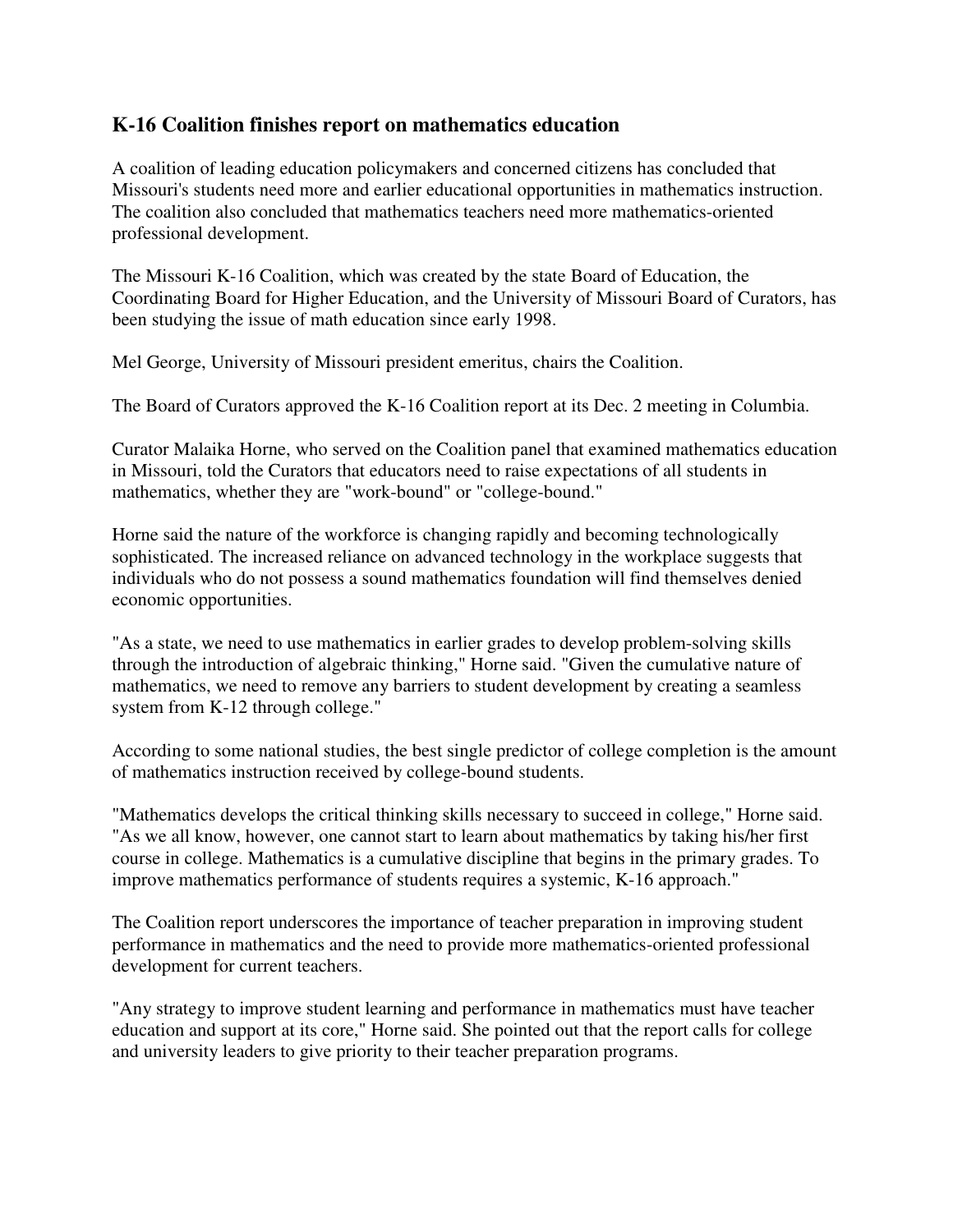The report contains recommendations for improving the mathematics competency of Missourians. The three Coalition sponsors are encouraged to develop common data systems to track student achievement and teacher effectiveness.

The report also recommends that a Mathematics Technical Advisory Committee be formed with faculty representatives from the K-12 and higher education sectors. The advisory committee would advise the sponsoring boards on how to establish continuity of curriculum across education sectors in education.

Coalition members will discuss their findings during the Governor's Conference on Higher Education December  $9<sup>th</sup>$ . Formal release of the Coalition's final report on mathematics education is expected early next year. The Coalition will continue to meet to address other issues of interest to the three sponsoring boards.



# **Fred Hall receives Gordon Warren Land-Grant Award at conference**

Fred Hall (right) receives the University Outreach and Extension Land-Grant Award from namesake Gordon Warren of Richland while Executive Vice President Ron Turner looks on.

Fred Hall of Springfield received the Gordon Warren University Outreach and Extension Land-Grant Award at University of Missouri Outreach and Extension's Annual Conference Oct. 25. The award is given annually to an individual who uses University knowledge and resources to assist others in the community and state.

A strong proponent of the systemwide, statewide outreach of the University, Hall served on the UM Board of Curators, 1993-99. He is a past member of the Greene County extension council and of the UM President's Advisory Council for University Extension.

He was appointed to the Extension Leader's Honor Roll and has been a guest lecturer at numerous extension educational programs.

Throughout his career, Hall has provided leadership in state and community endeavors. He served as chairman of the Missouri Citizens Tax Advisory Commission in Springfield and as a member of the Missouri State Tax Study Committee. He is past president of the Greene County Community Planning Council, Cox Medical Centers and Burrell Mental Health Center, Springfield.

Hall earned bachelor of arts, juris doctorate and master's degrees from UM-Columbia in 1955, 1958 and 1959, respectively.